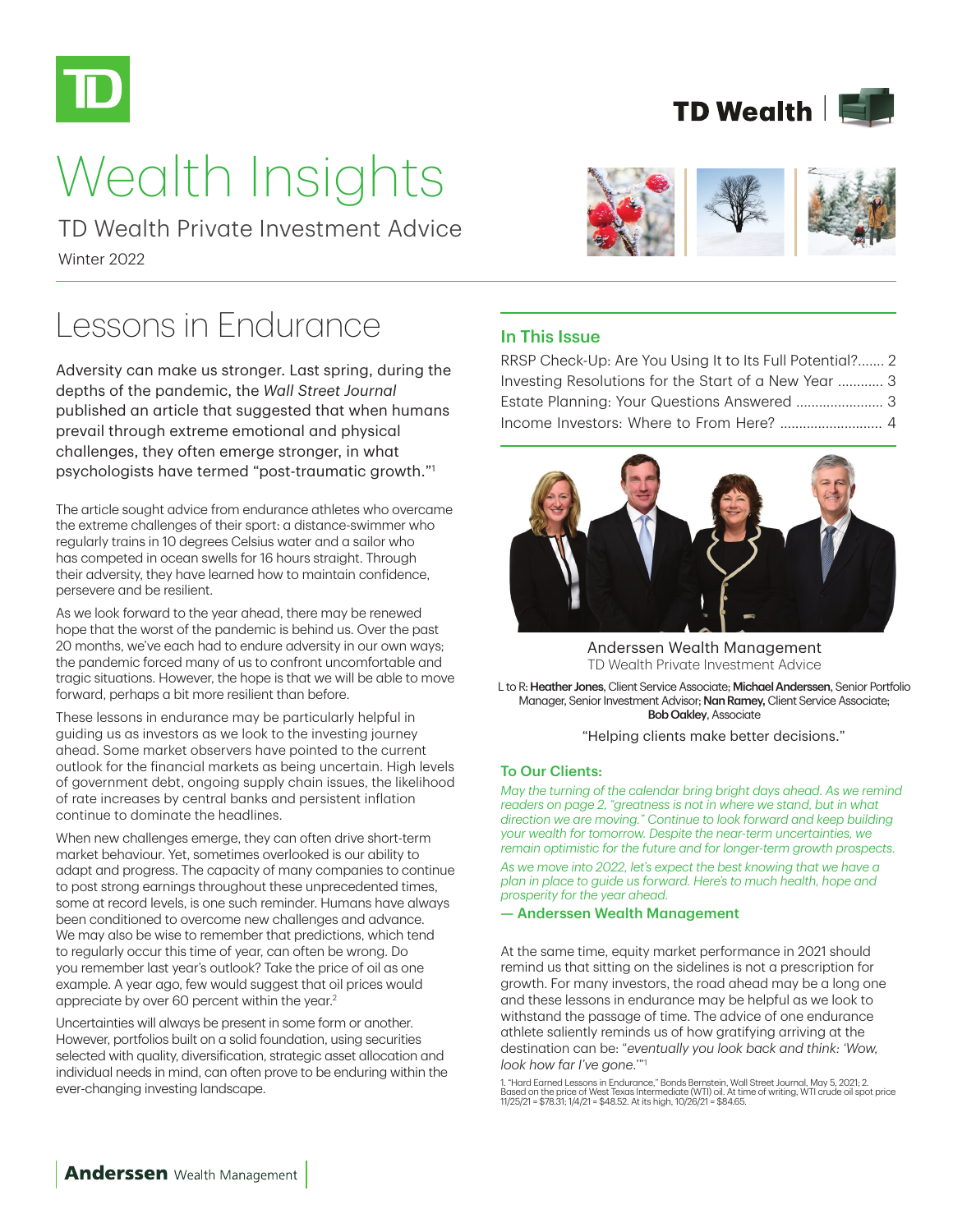# **RRSP Season: Here Again** RRSP Check Up: Are You Using Your RRSP to Its Full Potential?

# Registered Retirement Savings Plan (RRSP) season is here once again. Are you using the opportunities presented by the RRSP to their best benefit?

Beyond fully contributing to the RRSP to maximize the tax-savings opportunity today and the potential for tax-deferred growth in the future, here are three other considerations:

Contribute to a Spousal RRSP - If you have a spouse (or commonlaw partner) in a lower-tax bracket, contributing to a spousal RRSP can help build your spouse's retirement nest egg and lower the amount of tax you pay collectively. When you contribute on behalf of your spouse, you will receive the tax deduction. If you are in a higher tax bracket, the tax benefit will be greater than if your spouse contributed to his/ her own RRSP. There may also be a tax break, down the road, when your spouse withdraws funds and you remain in a higher tax bracket than your spouse. While there may be noteworthy income-splitting benefits to a spousal RRSP, keep in mind that the RRSP is intended to be a long-term retirement savings vehicle. As such, a withdrawal within three years of a contribution to a spousal RRSP may be included in your taxable income rather than your spouse's.

**Draw Down an RRSP...and Consider Funding a TFSA** — If you are approaching retirement, there may be benefit in gradually drawing down RRSP funds. This may be useful if an individual is currently in a lower tax bracket than they expect to be in future years. Other individuals may seek to limit future sources of taxable income in order to minimize the possible clawback of income-tested government programs such as Old Age Security. One strategy may be to use these RRSP withdrawals to fund Tax-Free Savings Account (TFSA) contributions, assuming available contribution room. With the growth of investments in the TFSA, there may be greater flexibility in the future to receive TFSA withdrawals tax free as needed; by contrast, the

RRSP would generally be converted to a Registered Retirement Income Fund (RRIF), which requires minimum annual amounts to be withdrawn and included in taxable income. At death, funds remaining in a TFSA can pass tax free to heirs, as opposed to residual RRSP or RRIF funds that are subject to tax, potentially at high marginal tax rates.



## Consolidate Multiple RRSP Accounts — For

many individuals, having multiple RRSP accounts isn't uncommon. Scattered accounts can accumulate over time: you may have had an employer-sponsored account or opened a self-directed RRSP during different points of your life. However, there may be benefit in consolidation. One reason is to avoid having orphan accounts, such as a lost employer-sponsored account that is forgotten after a move of residence. Multiple accounts can also result in unnecessary complications such as failing to maintain a productive asset mix. Consolidation has the potential to improve performance, simplify administration and potentially reduce fees.

# RRSP Season Reminders

Contribution Deadline: The RRSP contribution deadline for the 2021 tax year is March 1, 2022.

Contribution Limit: 18 percent of the previous year's earned income, to a maximum of \$27,830\* for the 2021 tax year.

Update Beneficiaries: Consider reviewing RRSP beneficiaries to avoid any potential issues when settling your estate.

**Turning 71 this year?** Your RRSP will mature and proceeds must be included in income unless converted or transferred to an annuity or RRIF by December 31, 2022. \*Subject to any applicable pension adjustments.

# **Reminders to Begin Another Year**

# Keep Your Funds Working Hard for You

*"Greatness is not in where we stand, but in what direction we are moving. We must sail sometimes with the wind, and sometimes against it — but sail we must, and not drift, nor lie at anchor."* 

## — Oliver Wendell Holmes

Being invested can be one of the best ways to grow wealth over the longer term. Yet, after an extended period of gains, some investors may feel hesitant to put money to work in equity markets. A recent *Forbes* article suggests that historical data does not support the idea that investing at market highs is likely to provide lower future returns (chart 1).

Also worth repeating: While equity market volatility was muted for most of 2021, this is the price paid for the upside potential. Consider that \$100,000 invested in equities 10 years ago may have been worth over \$177,000; a bond portfolio may have yielded around \$147,000 (chart 2), and bond income would be taxed at a higher rate than dividends and capital gains. If you kept funds in cash, at a 2 percent inflation rate your purchasing power would have eroded by 18 percent!

The best investment opportunity is valueless unless we actually make use of it. Put time on your side and keep your money working for you.

## Chart 1: Average Annual Returns in S&P 500 Index, 1988 to 2020



Sources: S&P 500 TR Index, based on www.forbes.com/sites/kristinmckenna/2021/03/05/ should-i-invest-when-the-market-is-high-dispelling-the-buy-low-sell-high-myth/

#### Chart 2: Investing in Equities vs. Bonds vs. Holding Cash, 2011 to 2020



2011 2012 2013 2014 2015 2016 2017 2018 2019 2020 Bources: Equines: 6dr / 16X composite TN mack, Bond Portfolio:<br>Government Bond Index ETF, 1/1/11 to 12/31/20. Sources: Equities: S&P/TSX Composite TR Index, Bond Portfolio: Core Canadian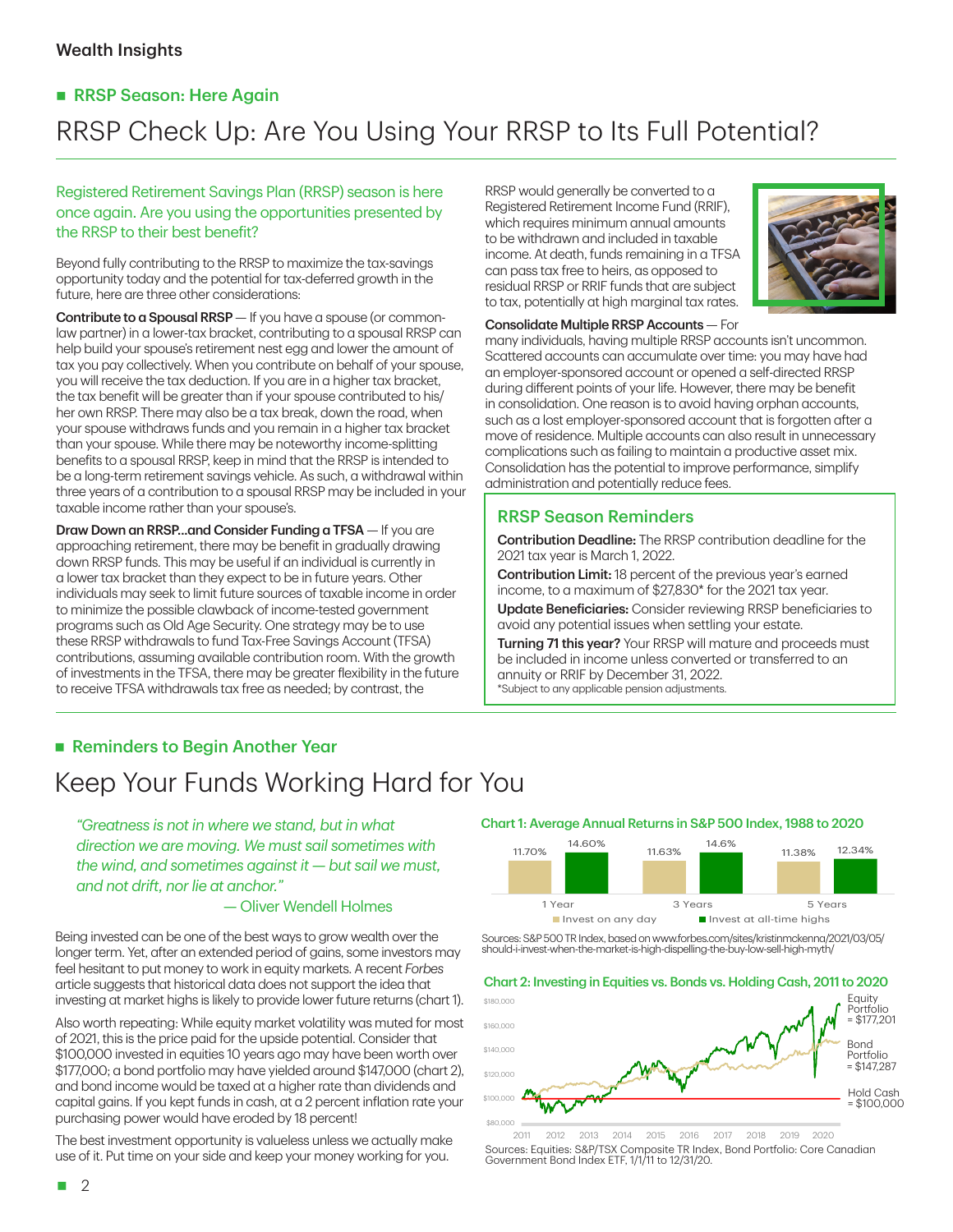# **Happy New Year!** Investing Resolutions for the Start of a New Year

As we look to the year ahead, this is the traditional time for making resolutions. Often, these relate to getting into physical shape after a holiday season of indulgence. However, consider that certain practices may also help to better shape your investing ways. Here are some ideas:

Recognize that time can be one of your greatest assets. The odds of investing success may fall in your favour when you combine a long time horizon with the power of compounding investments. Even average returns, compounded over a long time period, may lead to superior overall results. Consider that a one-time, lump-sum investment of \$55,000 could yield around \$209,000 in 25 years at a compounded annual rate of return of 5.5 percent. However, in 55 years, it could yield over \$1 million.

**Accept that markets are inherently volatile.** Volatility is what allows equities to be one of the greatest generators of returns of any asset class over the longer term.<sup>1</sup> While volatility was muted for much of 2021, recognize that it is a permanent fixture in equity markets. Over time, equity markets will have up years, such as the one recently experienced, but also difficult down years.

**Maintain patience, through good times and bad.** Participation, by having the patience to see through the inevitable ups and downs, can make a significant difference in investing. Successful investing often involves overcoming many short-term setbacks to enjoy longer-term compounding and progress.

Don't abandon risk controls. When equity markets are rising, it may be easy to get caught up in the excitement and forget that various guidelines have been established to control risk within

a portfolio — for example, strategic diversification, rebalancing to a certain asset mix, limiting the size of any holding and maintaining quality criteria for holdings. These help to guard against being caught in the prevailing momentum by identifying potential risks that may not be overly apparent.



Stop listening to the noise. Everyone

has an opinion on investing and the markets. In good times, everyone can sound like an expert and we may fear missing out. In difficult times, media headlines can magnify economic misery and instill fear. At the end of the day, thoughtful analysis should drive decision-making — not any peripheral noise.

Save more. Saving is one of the cornerstones of building wealth. You can build wealth without a high income, but you have no chance without a high savings rate. Saving is one aspect that an investor can control — unlike many others, such as stock market performance, interest rates or the timing of recessions.

Don't underestimate the value of support. We are here to provide support at every stage of the investment journey to help you achieve your goals, and this can extend beyond investment advice. This may include helping to maintain discipline, through saving or investing, or to enhance total wealth management, through retirement-planning, tax-planning or estate-planning support. Studies continue to show that advised clients have greater assets more than 3.9 times the assets than non-advised investors after 15 years – and greater discipline through volatile times.<sup>2</sup>

1. www.visualcapitalist.com/historical-returns-by-asset-class/; 2. IFIC, https://www.ific. ca/en/articles/canadian-investors-value-advice/

# **Nou Asked: Your Questions Answered**

# Estate Planning: Can I Sell the Cottage for \$1 to My Kids? *And More...*

Part of wealth planning is helping to ensure our hard-earned assets are passed along as intended in the future. In our work with clients, we are often asked questions in this area. Here are two:

## Q: Can I sell the cottage to my kids for \$1?

A: Often, children do not have the funds required to buy a family cottage or cabin. As such, some parents ask if they should sell the cottage for a value substantially lower than the fair market value (FMV). However, there are likely to be tax consequences. If a cottage is not considered the principal residence, there will be tax on the capital gain: the difference between the adjusted cost base (ACB) and FMV. The child's ACB will be determined by the actual price paid, which may lead to the child paying tax on a gain already realized by the parent, when the child eventually sells the property.

Let's take the example of a cottage that is sold for \$1 to a child. If the FMV is \$1 million and the ACB to the parent was \$400,000, the taxable capital gain to the parent would be 50 percent of \$600,000 (or \$300,000). For the child, a purchase at \$1 results in the child's ACB being \$1, rather than the property's FMV. So, if the property was sold in the future for \$2 million, the capital gain would be the full \$2 million less \$1. This results in double taxation as it includes the parents'

earlier capital gain as well as the original amount paid for the property. Instead, there may be better options, such as gifting the cottage. Although there will still be a substantial tax liability to the parent at the time of making the gift, the child's ACB will be equal to the FMV at the time and double taxation will be avoided.

## Q: My granddaughter just turned age 19. Should she have a will?

A: Many estate planning professionals suggest that you are never too young to have a will. Although young adults may not possess significant assets, a simple will can make key appointments, such as who will be the executor, or perhaps direct instructions about the care of pets. Those lacking substantial assets may consider the use of a will kit or online site to do this in a cost-effective way. Still, others may have accumulated significant assets, such as intellectual property, digital assets or even digital currencies. A will can also help to avoid any administrative burden. Without a will, you are considered to have died "intestate," meaning that assets will be divided according to provincial laws. There are likely to be costs to the estate and potential delays in settling the estate. In the least, sitting down with young adults to discuss the importance of a will can help to instill good estate planning habits from a young age. Let's not forget that around half of adults don't have a valid will and it isn't uncommon to procrastinate, even to an old age, in setting up proper estate planning documentation. For more details, seek the advice of estate planning professionals relating to your situation.